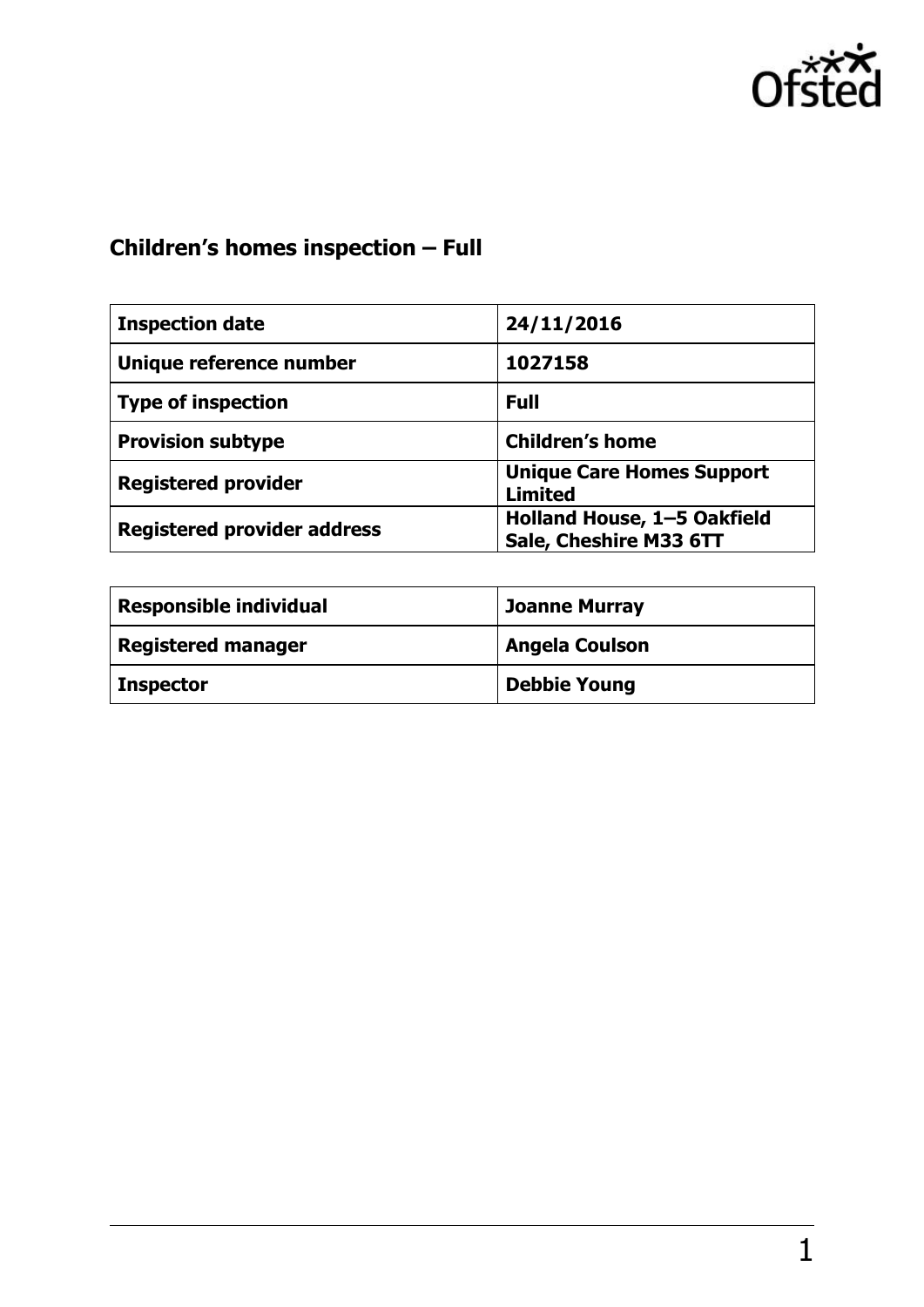

| <b>Inspection date</b>                                                                            | 24/11/2016  |
|---------------------------------------------------------------------------------------------------|-------------|
| <b>Previous inspection judgement</b>                                                              | N/A         |
| <b>Enforcement action since last</b><br>inspection                                                | <b>None</b> |
| This inspection                                                                                   |             |
| The overall experiences and<br>progress of children and<br>young people living in the<br>home are | Good        |
| The children's home provides effective services that meet the requirements for<br>good.           |             |
| How well children and<br>young people are helped<br>and protected                                 | Good        |
| The impact and<br>effectiveness of leaders and<br>managers                                        | Good        |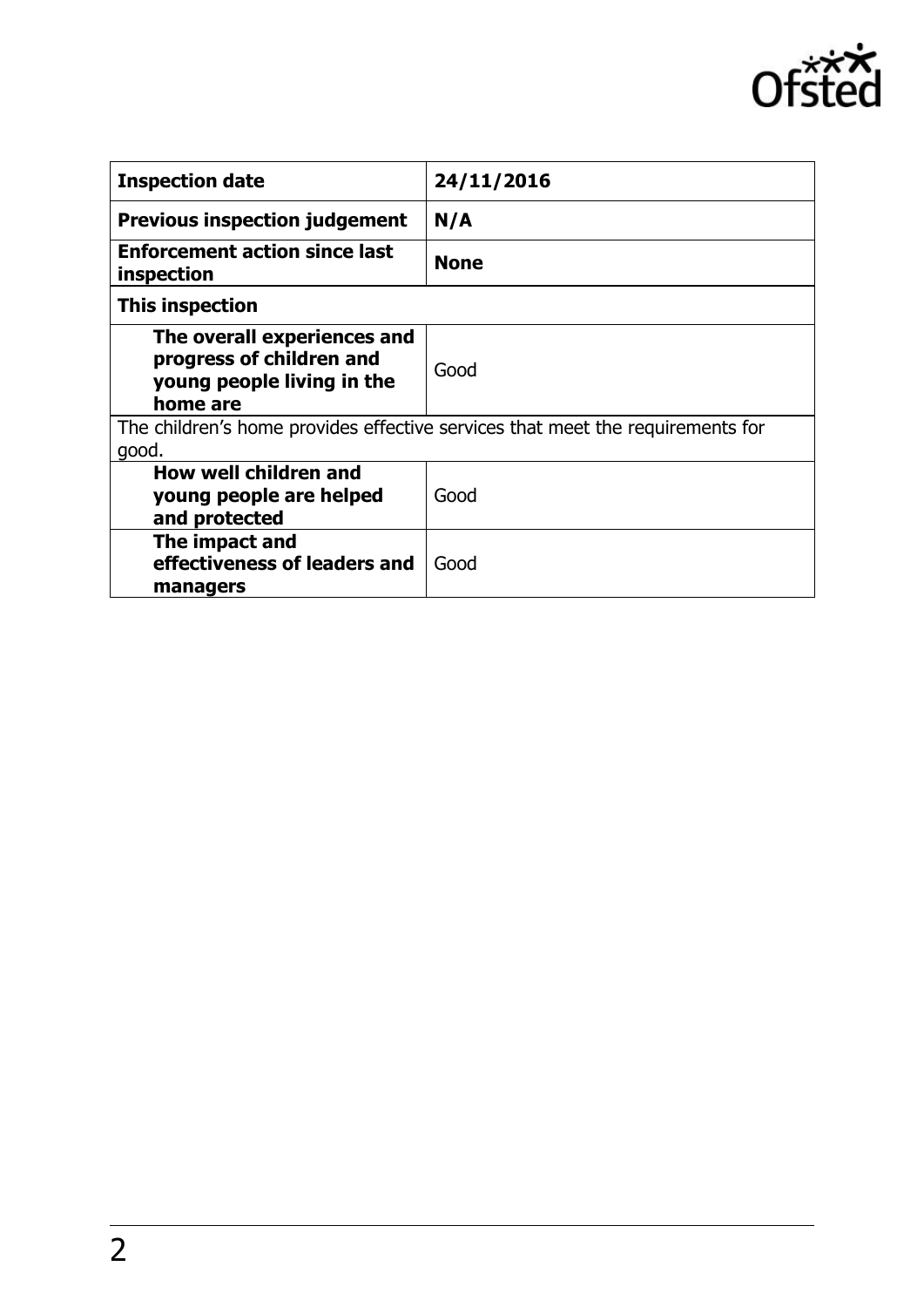

# **1027158**

### **Summary of findings**

## **The children's home provision is good because:**

- $\blacksquare$  The manager is supportive of her team and staff morale is good. The home is well led and the manager is committed to providing a good level of care to the children.
- The children are attending education and making good progress with their own targets, therefore their future life chances improve significantly.
- Staff provide a nurturing environment, enabling children's self-esteem to improve and develop. The incidents of self-harm are reducing.
- Staff listen to and value children's views. Children are encouraged to contribute to the running of the home and participate in weekly community meetings.
- Staff implement boundaries and consequences in a consistent way. The children respond well and incidents of challenging behaviour are reducing.
- The key-working sessions are regular and of good quality. The sessions follow a recognised model which supports the children to identify goals in their own lives.
- Children are able to identify a trusted adult and know how to complain if they wish to. They have good relationships with staff, and feel listened to and valued.
- When children go missing, staff take appropriate action to locate them. Joint protocols are in place and are followed effectively.
- Staff support children to manage their specialist health needs.
- A number of children smoke tobacco, yet staff do not adopt a consistent and robust approach to support the children to address this.
- The recording of debriefings following physical intervention and the duration of the intervention is not clear in the documentation.
- Risk assessments are in place for children on admission. However, there are no specific impact documents. Therefore, there is no evidence that the impact of the dynamics of the children in the home is fully considered.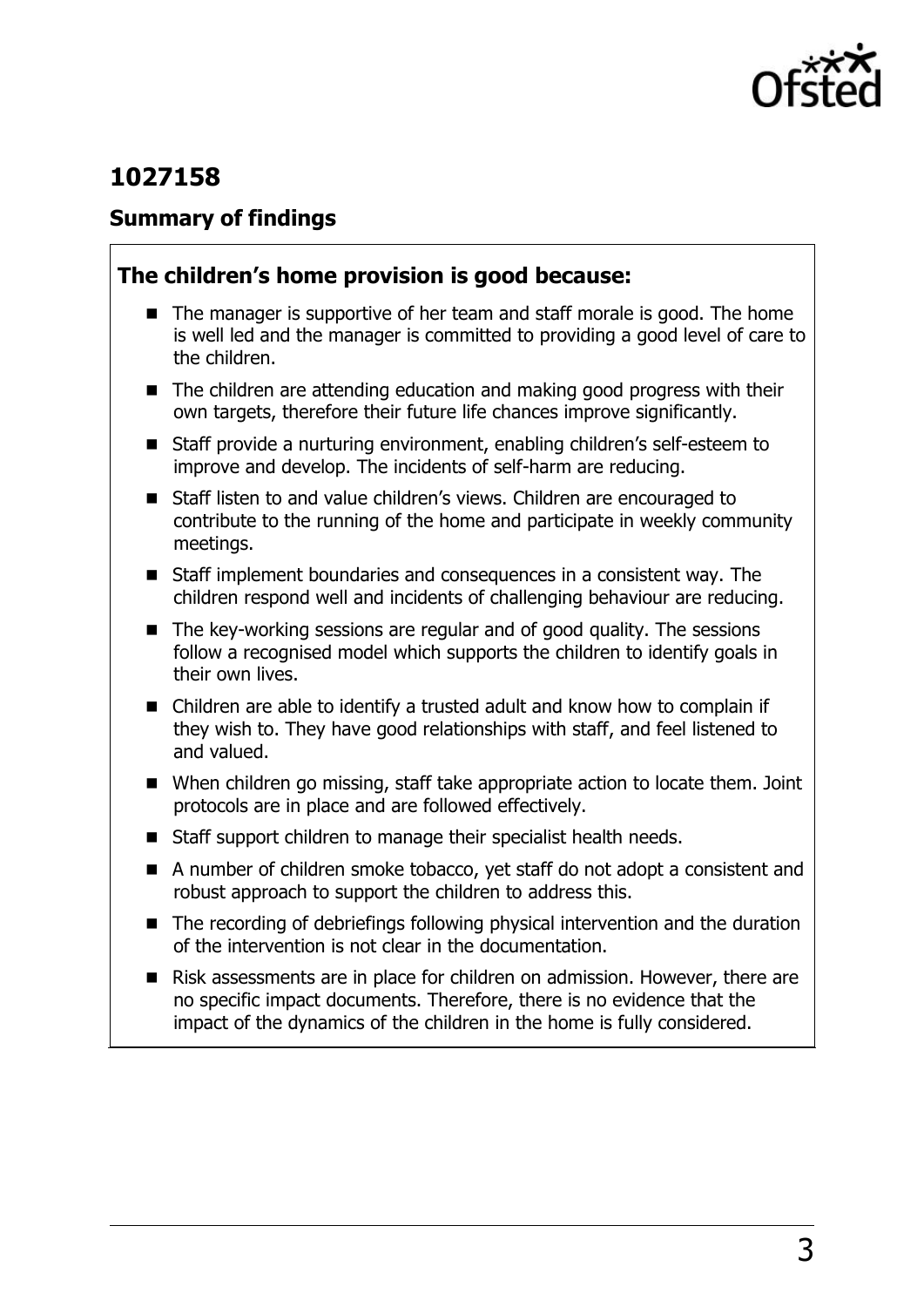

# **What does the children's home need to do to improve?**

#### **Statutory requirements**

This section sets out the actions which must be taken so that the registered person(s) meets the Care Standards Act 2000, Children's Homes (England) Regulations 2015 and the 'Guide to the children's homes regulations including the quality standards'. The registered person(s) must comply with the given timescales.

| <b>Requirement</b>                                                                                                                                                                                                                                                           | Due date   |
|------------------------------------------------------------------------------------------------------------------------------------------------------------------------------------------------------------------------------------------------------------------------------|------------|
| When the independent person is carrying out a visit, the<br>registered person must help the independent person, if they<br>consent, to interview in private such of the children, their parents<br>and relatives as the independent person requires. (Regulation<br>44(2)(a) | 30/01/2017 |

#### **Recommendations**

To improve the quality and standards of care further the service should take account of the following recommendation(s):

■ Ensure that all staff encourage children to take a proactive role in looking after their day-to-day health and their well-being. ('Guide to the children's homes regulations including the quality standards', page 34, paragraph 7.10)

In particular, ensure that there is ongoing and robust support in place to enable the children to reduce or stop their use of tobacco.

- Ensure that a record that the child has talked about their feelings following an incident of restraint is made no longer than five days after the incident of restraint (regulation 35(3)(c)). Children should be encouraged to add their views and comments to the record of restraint. ('Guide to the children's homes regulations including the quality standards', page 50, paragraph 9.60)
- Ensure that placements for children are only accepted where managers are satisfied that the home can respond effectively to the child's assessed needs as recorded in the child's relevant plans and where they have fully considered the impact that the placement will have on the existing group of children. ('Guide to the children's homes regulations including the quality standards', page 56, paragraph 11.4)

In particular, this relates to ensuring that there is a record of the assessment of group dynamic risks and reduction measures.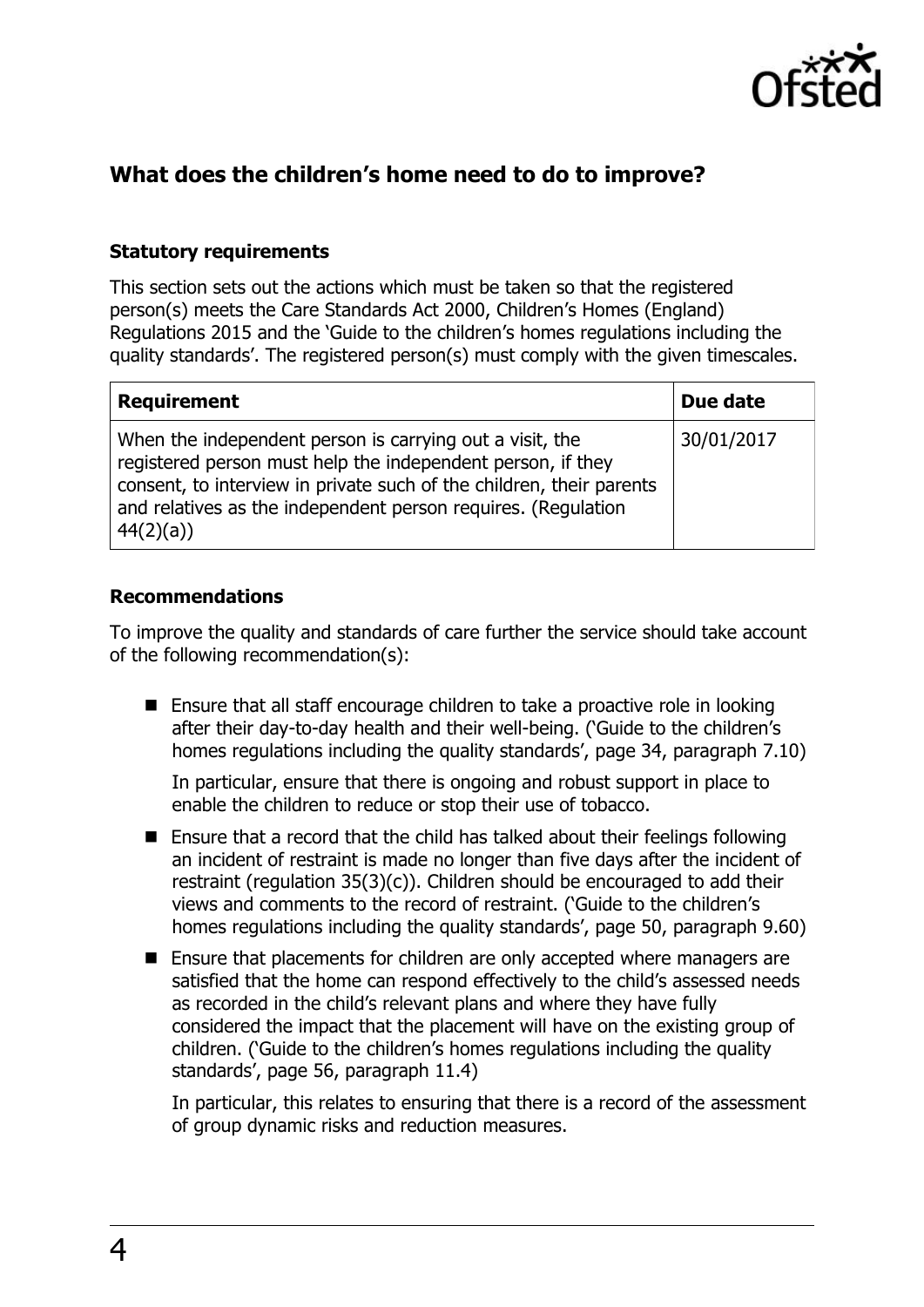

# **Full report**

# **Information about this children's home**

This home is one of three children's homes run by a private organisation, which also operates a school. The home provides accommodation for up to six children who may have emotional and/or behavioural difficulties.

# **Recent inspection history**

| Inspection date | Inspection type | Inspection judgement |
|-----------------|-----------------|----------------------|
| 06/01/2016      | Full            | Good                 |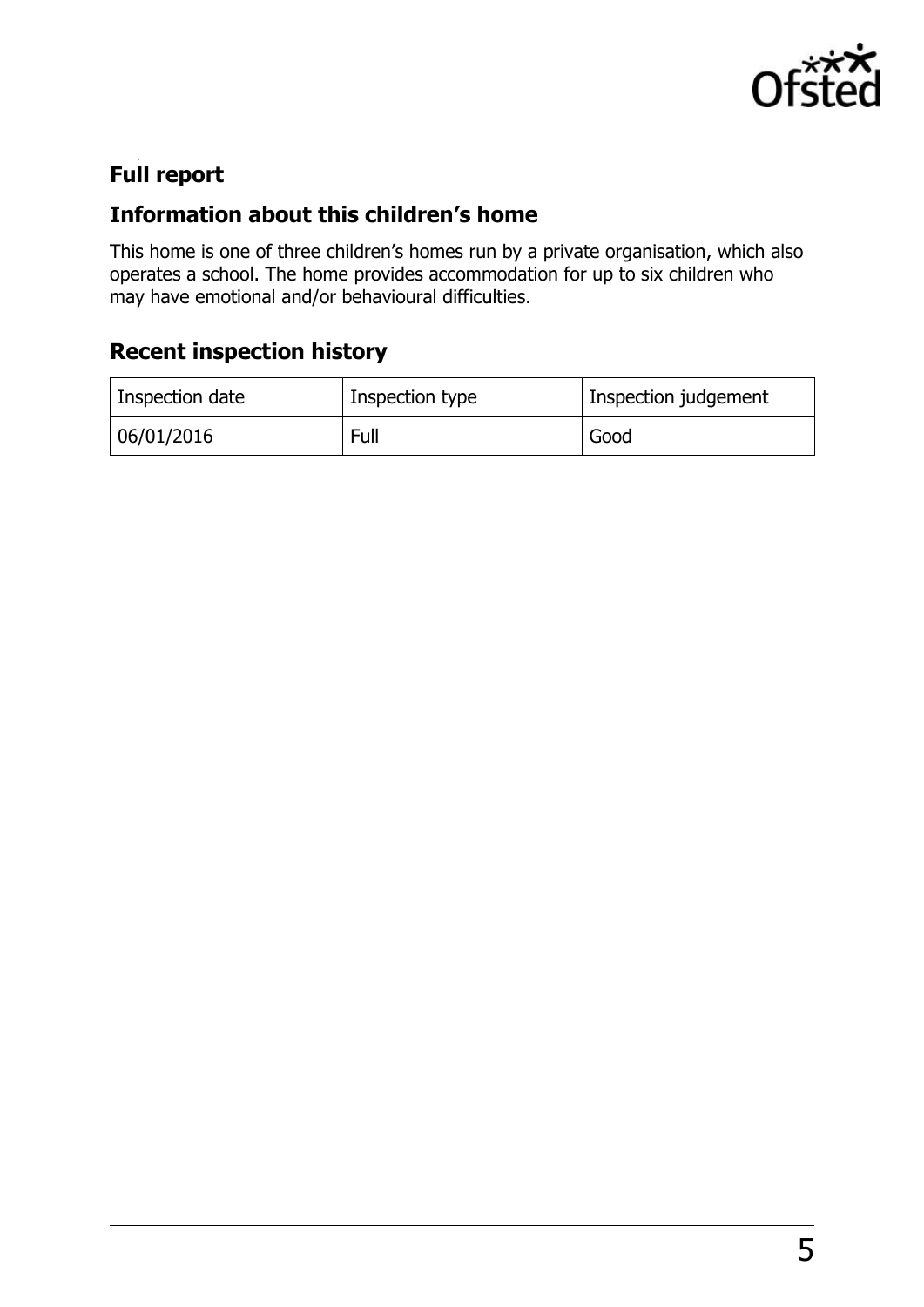

### **Inspection judgements**

|                                                                                                | Judgement grade |
|------------------------------------------------------------------------------------------------|-----------------|
| The overall experiences and<br>progress of children and young<br>people living in the home are | Good            |

Children who were not previously engaging with education now have individual education plans and are making good progress. The children attend mainstream school and other local provisions. There is a clear message that the children need to engage with education, and this is a strength of the home. The staff support the children by transporting them to and from school and ensuring that good communication is in place. A vice-principal said, 'They have always been very good and very supportive. I have only good things to say about them.' One child has chosen his options and is now working towards his GCSEs, and another child has received an award for high attendance. Children are continuing to learn and develop, improving their future opportunities.

Children have positive relationships with the staff, who spend time listening to them and getting to know their likes and dislikes. The home is safe and the staff are nurturing. The children are happy and relaxed, and this enables them to start to overcome some of their life experiences and trauma. One child said, 'I get on really good with the staff. When I first came, this was my first experience of a children's home and I was, like, I'm not staying here. I ran away a few times, but now I am still here and it's OK, it is homely and it's not like a children's home at all – it is nice.'

Support is in place to enable children to have friendships outside of the home. A child who was withdrawn and quiet now presents as a happy teenager who enjoys sleepovers with his friends. His social worker said, 'This placement has been excellent for him. He is a model child, as his outcomes have been so good. He has blossomed.' Children's confidence and self-esteem continue to go from strength to strength.

The children engage in a number of activities that they enjoy. The staff are aware of the children's individual interests and are flexible and forward thinking about how the children can access every opportunity. Support is in place for one child to continue to attend Army Cadets weekly, and this is helping him to achieve his goal of joining the army in the future. During a camping trip to Snowdonia, the children climbed a mountain with staff and were encouraged to mentally and physically push themselves. Children have access to opportunities which give them the confidence to participate in activities outside of their comfort zone.

Children are able to share their views and contribute to the home within the weekly meetings. They choose their menus, and suggest activities and changes to the decoration of the home. Staff manage these meetings well, making sure that all of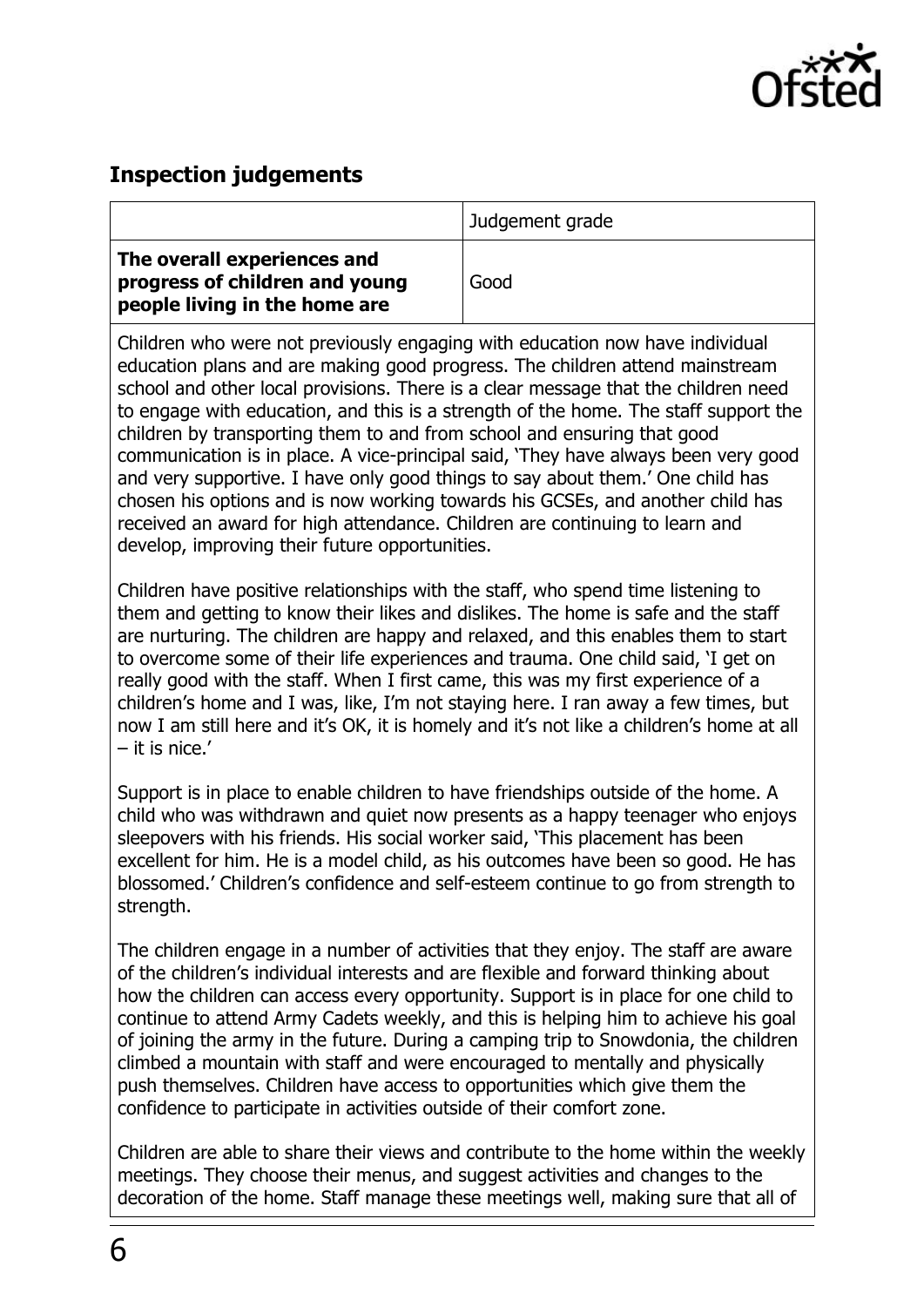

the children have an equal opportunity to share their views.

The children display challenging behaviours and are all teenagers, but are able to live together while being respectful of difference.

Although the environment is large, it has a homely feel. The kitchen and the large dining table are the hub of the home, with discussions, meals and community meetings all taking place at the table. The children are encouraged to contribute to the running of the home, which reinforces the family and community feel that all are included and that they are an important part of the home. Children respond well to this, and it gives them a sense of responsibility and belonging.

The staff listen to and act on the wishes of the children. Children feel that they are able to talk to staff and can identify people whom they can talk to and trust. They are confident that they know how to complain and will do so if they are not happy.

A psychologist provides support to the home through regular telephone calls, emails and visits. A recognised approach is used in key-working sessions. This model helps the children to identify specific targets to work towards to make changes in their lives. This promotes their positive emotional well-being. There is a clear understanding by the staff that helping the children to unravel some of their experiences helps the children to reduce risk-taking behaviours. Children are settled and more emotionally stable, and self-harming behaviours have reduced.

Support is in place to promote contact between the children and those who are important to them. Staff communicate with family members on a regular basis. They support the children with transport arrangements and ensure that agreed contact schedules are in place. Family inclusion is good and contributes to the positive experiences of the children, enabling them to build on these relationships.

Some of the children have specialist health needs. Support is in place to help to manage these by ensuring that the children attend specialist health appointments. There are clear records of health needs, and individual plans are in place to monitor and support the children. Managers address and challenge any delays in health services.

Some of the children smoke tobacco, and support is in place through key-working sessions to encourage them to reduce or stop smoking. There is little evidence to suggest that this support includes ongoing advice from the looked after nurse or smoking cessation clinics. Currently, the support does not go far enough to help the children to look after their day-to-day health and well-being.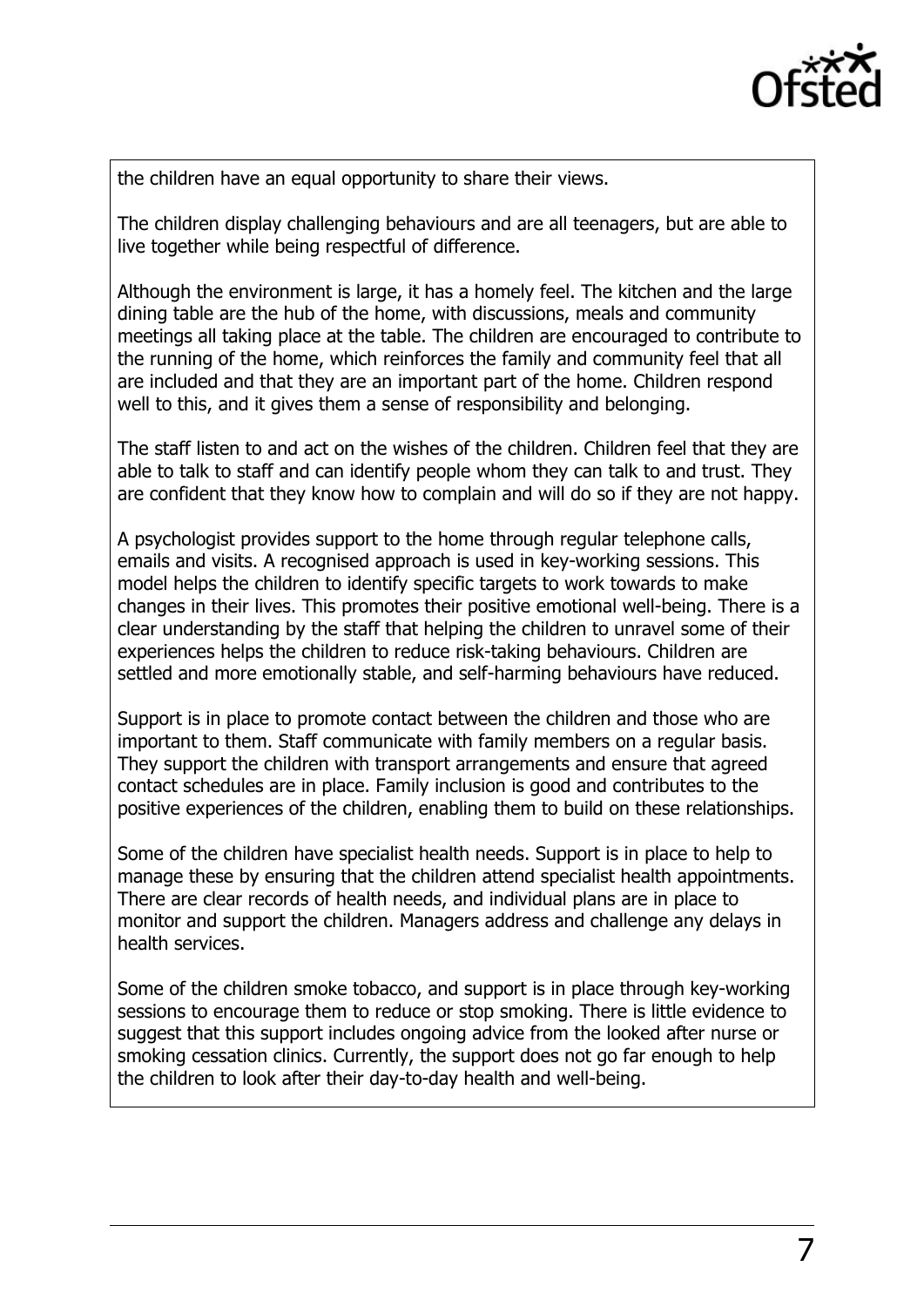

|                                                                | Judgement grade |
|----------------------------------------------------------------|-----------------|
| How well children and young<br>people are helped and protected | Good            |

Children are safe and secure at the home. Each child has a safety plan and an individual crisis behaviour plan. These plans include triggers and avoidance measures. There is increased monitoring to meet individual needs and updated information is added in response to incidents. These plans are thorough and reviewed regularly by the manager and staff. This contributes to the reduction in risk-taking behaviours.

Children have complex needs and a history of absences from their previous placements. There are incidents when children are absent from the home, but these are well managed by the staff. Staff actively look for the children and follow the home's protocol. There is local intelligence sharing with police and communication is good. The police visit the home and describe it as welcoming. There are links with a specialist child sexual exploitation agency, whose staff visit the children at the home. This multi-agency approach is effective in safeguarding children.

The staff use and clearly record sanctions and consequences to reinforce acceptable behaviour. The records outline the action taken and the views of the children. The manager reviews the records to ensure that the measures used are fair and proportionate. Staff spend time with the children talking to them about their behaviours, helping them to self-regulate and develop self-control. A child said, 'I feel safe and secure here. They do look out for me.'

Staff use de-escalation techniques in response to unwanted behaviours. When these techniques are not effective, staff use physical intervention as a last resort. On child said, 'They do really well, they do the best that they can and they will not use this [restraint] unless they have to, and they will always try to calm you down first.' Support is in place to enable the children to manage their emotions and feelings in a safe way. However, the recording of the physical interventions does not provide sufficient detail regarding debriefings and the duration of the intervention.

The staff are subject to safe recruitment processes, references are verified and relevant checks made. Some of the children are at an increased risk of child sexual exploitation. Staff are able to demonstrate that they have a good knowledge of safeguarding, and that they are clearly able to recognise the signs of child sexual exploitation and the actions required to protect the children in their care. All of the children say that they have 'really good' relationships with their key workers and are able to talk to them about their worries or concerns.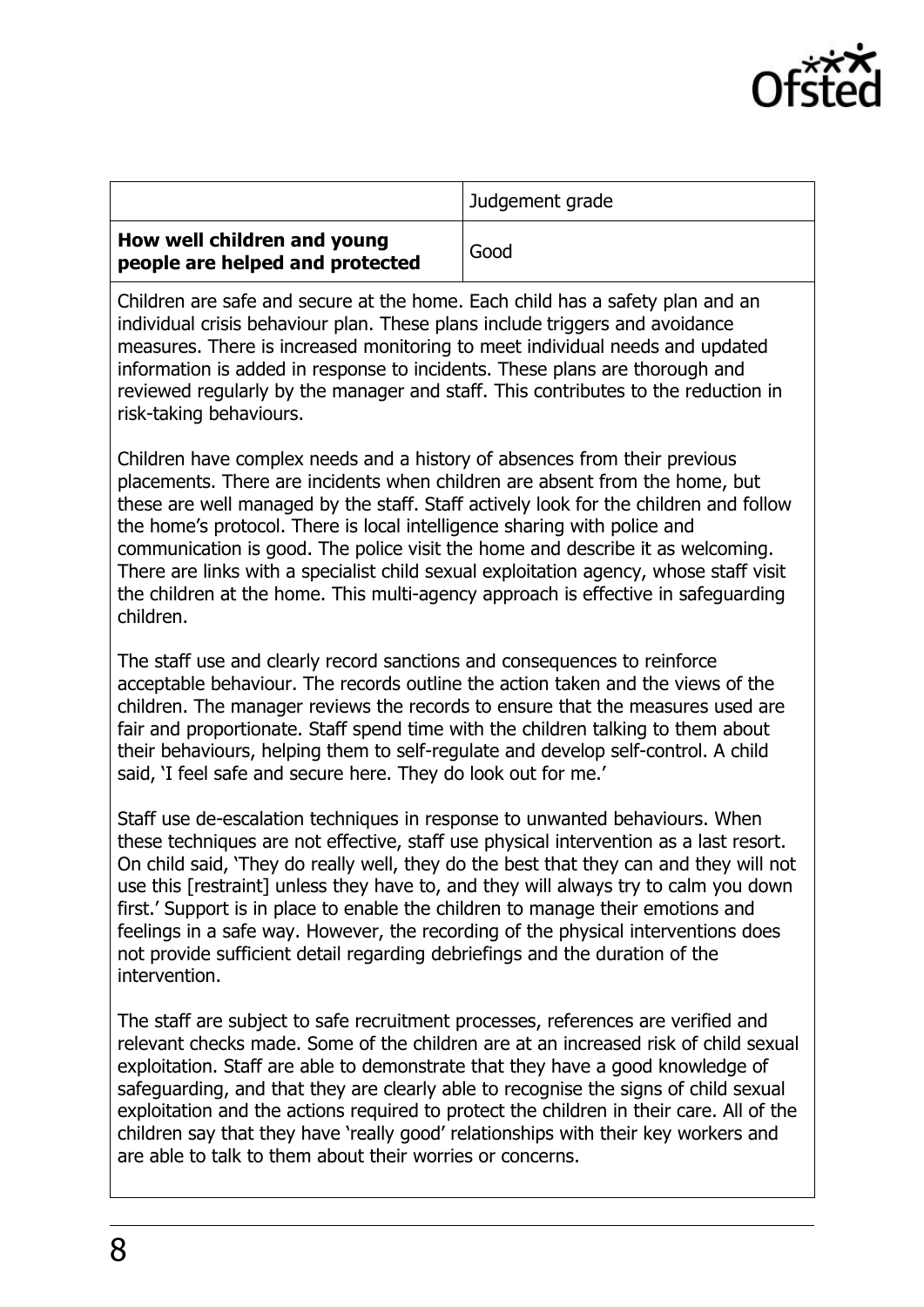

The manager completes comprehensive risk assessments prior to admissions. Placement matching referral forms are completed and the staffing ratios for each child are made clear. There is a consideration of the dynamics of the home within the manager's supervision. However, specific impact assessment records are not in place, therefore specific risky behaviours that may impact on the group dynamics are not systematically addressed and analysed. This means that a potential new admission may destabilise the dynamics of the home.

There is a swift and robust response to allegations. The registered manager makes contact with the local authority designated officer and seeks advice. The manager has completed a thorough safeguarding investigation and implemented robust plans to reduce the likelihood of any future occurrence. This includes a procedure adopted by all staff in the evening. The designated officer for the local authority said, 'The manager dealt with this very efficiently. She quickly had a plan together and was dealing with the matter. She took on board advice and took the matter really seriously. My contact with her has been positive, very responsive and appropriate.'

Staff have radios to communicate and complete hourly checks. The home is large and within a rural area, and appropriate practical arrangements are in place to monitor the children and ensure that they are safe.

There is a clear message that incidents of bullying are not tolerated. There are anti-bullying leaflets accessible to the children, placed around the home on noticeboards. Individual staff members are 'bully busters', which means that they are identified adults whom the children can go to if they are concerned. This further reassures children that they are able to discuss their concerns discreetly with staff.

|                                                         | Judgement grade |
|---------------------------------------------------------|-----------------|
| The impact and effectiveness of<br>leaders and managers | Good            |

The registered manager has been in post since the home opened in September 2015. She is a committed and dedicated manager who is qualified to level 5. Eligible staff are qualified to level 3. Staff morale is good and the staff speak highly of the manager. A staff member said, 'The manager is amazing and there for me every step of the way.'

The manager continually drives forward improvement, and takes advice and feedback on board. The manager and staff team work well with other agencies and professionals, sharing information to support the children and prioritising their needs. The manager monitors the care of the children through ongoing communication and monthly reports. She is very much involved in the day-to-day running of the home, making sure that she views the log book and is present at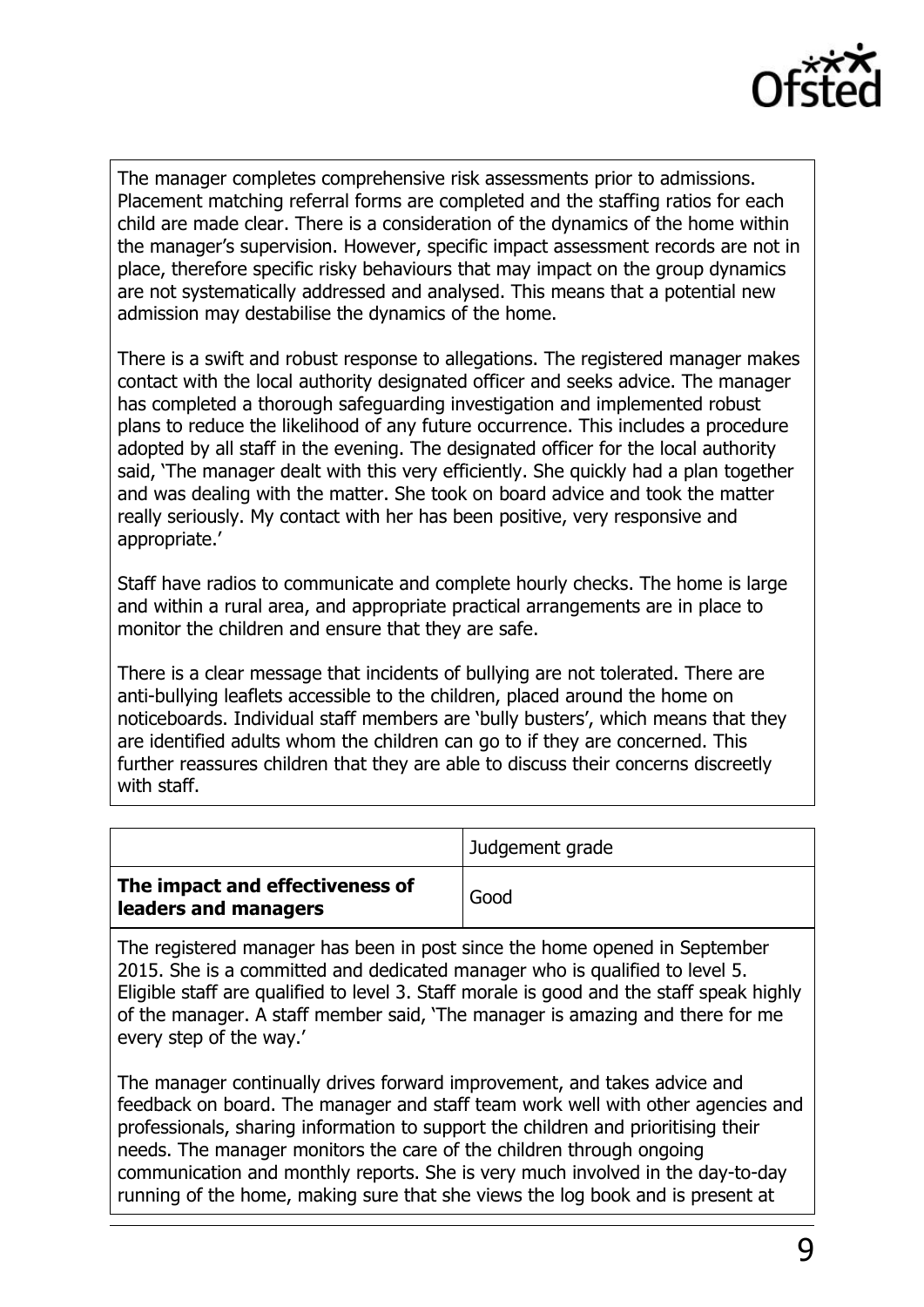

#### handovers.

The independent visitor engages with the children and spends time with them at the home during every visit. The visitor gives consideration to how well the staff safeguard the children, and the monthly report identifies any resulting actions. This drives improvement and ensures that the children receive a service that meets their needs and keeps them safe. However, there is a lack of consistent evidence of feedback from families within these reports, which do not fully represent their views of the service.

The clear staffing structure works well. The staff have sufficient skills and training to provide a good level of care to children who have complex needs and challenging behaviours. Staff members communicate effectively with each other and the children. Regular supervision takes place and staff feel well supported. There is continued promotion of their professional development.

The staff team is diverse and has a number of skills that staff use to work effectively with the children. One staff member has a qualification in children and adolescent counselling, while another staff member has a background in the armed forces. The various experiences of the staff team aid communication through shared interests and skills. One child is keen to join the armed forces and it has been beneficial for him to have support regarding this.

There is a good induction programme in place for new staff. This includes shadowing and becoming familiar with the policies and procedures. There is frequent supervision in place, providing increased support and monitoring. A staff member said, 'I have supervisions regularly and they are all up to date. I do find them useful. The manager is my supervisor and she is a very supportive manager.'

The manager ensures that there is an inclusive approach with all agencies involved with the children. A newly allocated social worker said, 'They have built a really good relationship with me and have accepted me, which has worked well.' A therapist from the local authority said, 'I visit a lot of children's homes so I will say if I am concerned, as I know what is good and what isn't. They are very warm and welcoming, and the children are relaxed. Staff interaction with the children is very good.'

Children attend and participate in their meetings. Child-focused and comprehensive reports are provided for every looked after review meeting, and these are discussed with the child beforehand. Staff have a clear involvement with the child's plan and discussions take place regarding support for the children's future transitions. Professionals describe the contribution of the staff as supportive for the children.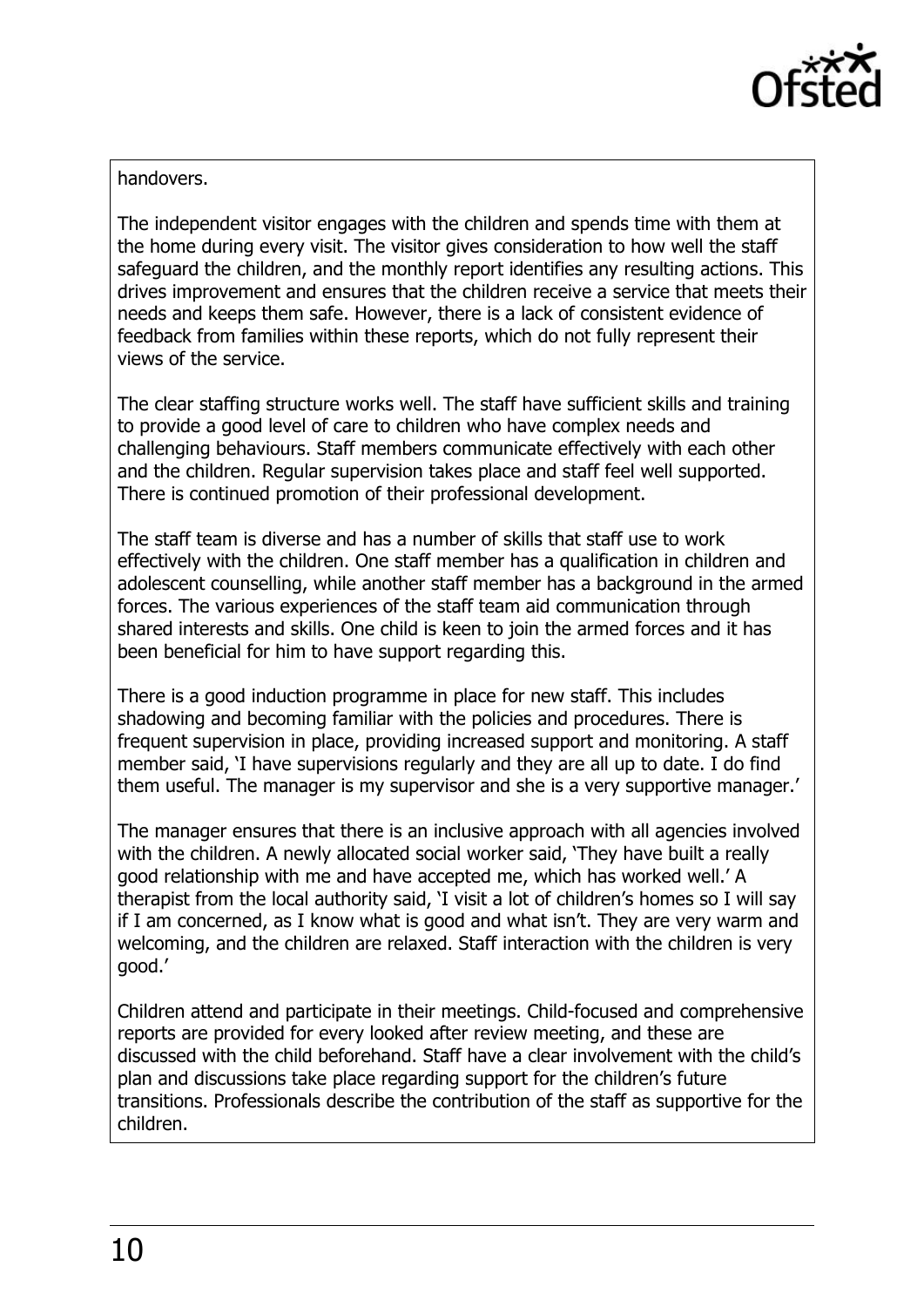

### **What the inspection judgements mean**

The experiences and progress of children and young people are at the centre of the inspection. Inspectors will use their professional judgement to determine the weight and significance of their findings in this respect. The judgements included in the report are made against 'Inspection of children's homes: framework for inspection'.

An **outstanding** children's home provides highly effective services that contribute to significantly improved outcomes for children and young people who need help and protection and care. Their progress exceeds expectations and is sustained over time.

A **good** children's home provides effective services that help, protect and care for children and young people and have their welfare safeguarded and promoted.

In a children's home that **requires improvement**, there are no widespread or serious failures that create or leave children being harmed or at risk of harm. The welfare of looked after children is safeguarded and promoted. Minimum requirements are in place, however, the children's home is not yet delivering good protection, help and care for children and young people.

A children's home that is **inadequate** is providing services where there are widespread or serious failures that create or leave children and young people being harmed or at risk of harm or result in children looked after not having their welfare safeguarded and promoted.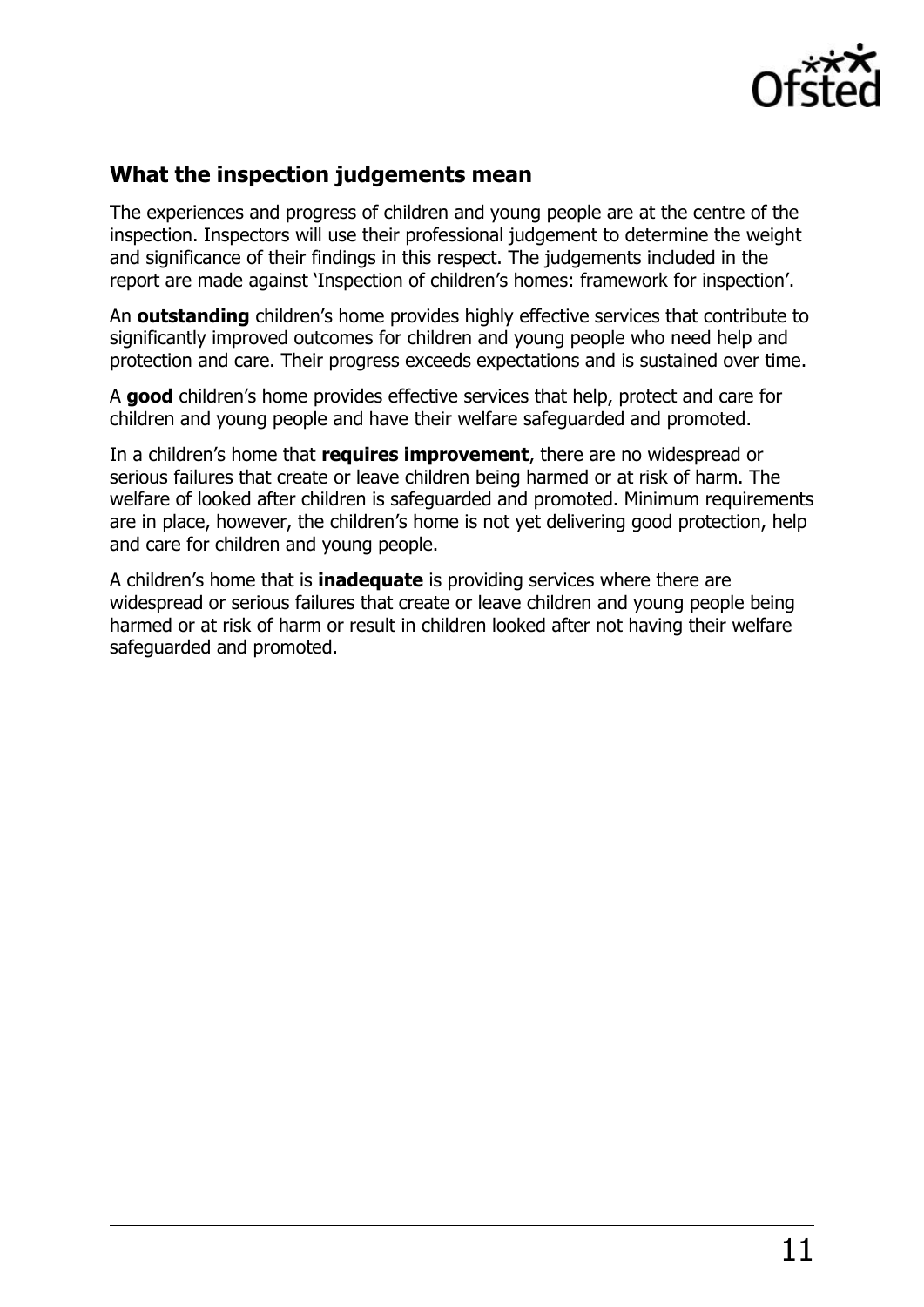

# **Information about this inspection**

Inspectors have looked closely at the experiences and progress of children and young people living in the children's home. Inspectors considered the quality of work and the difference adults make to the lives of children and young people. They read case files, watched how professional staff work with children, young people and each other and discussed the effectiveness of help and care given to children and young people. Wherever possible, they talked to children, young people and their families. In addition the inspectors have tried to understand what the children's home knows about how well it is performing, how well it is doing and what difference it is making for the children and young people who it is trying to help, protect and look after.

This inspection was carried out under the Care Standards Act 2000 to assess the effectiveness of the service and to consider how well it complies with the Children's Homes (England) Regulations 2015 and the 'Guide to the children's homes regulations including the quality standards'.